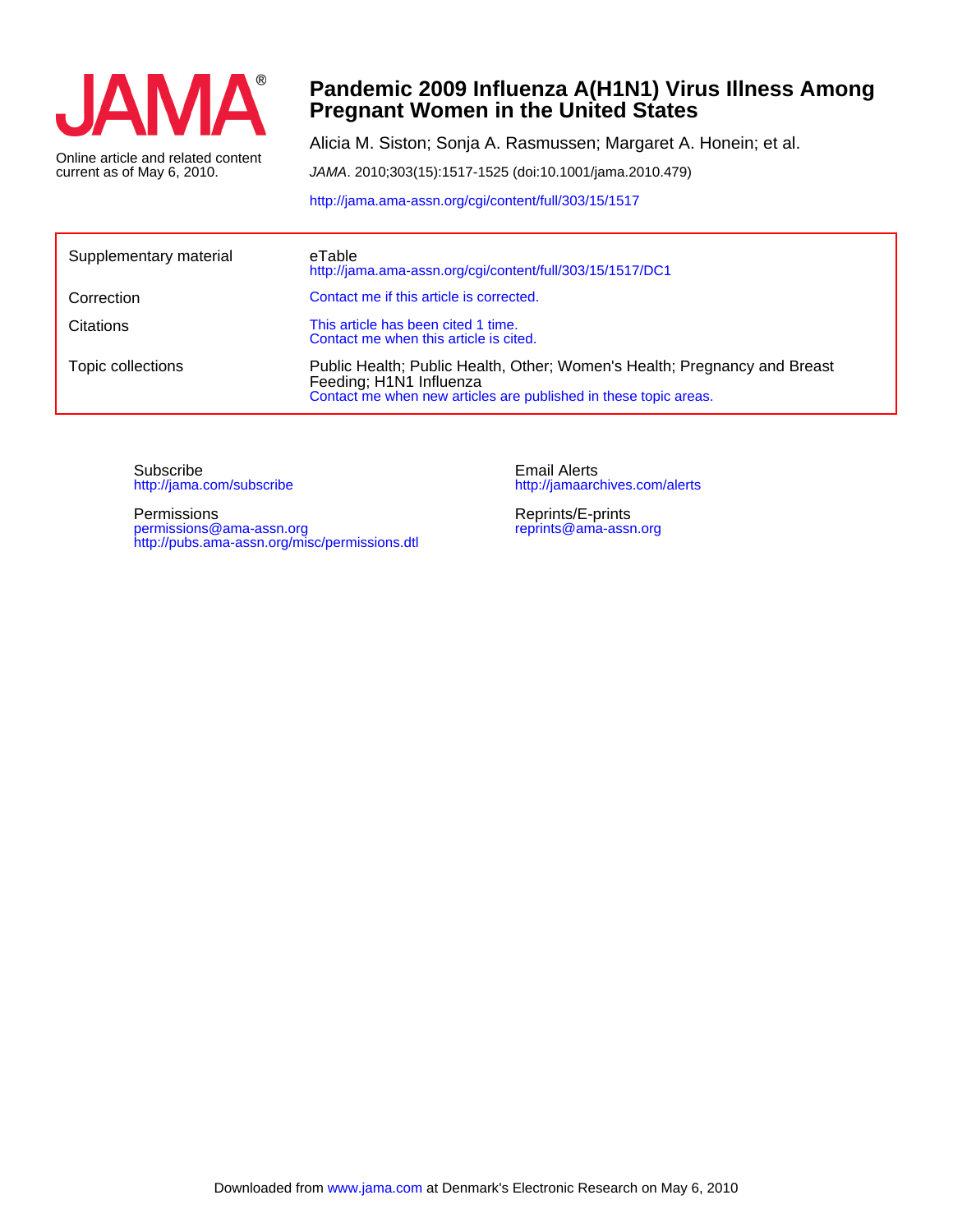# **Pandemic 2009 Influenza A(H1N1) Virus Illness Among Pregnant Women in the United States**

| Alicia M. Siston, PhD                |
|--------------------------------------|
| Sonja A. Rasmussen, MD               |
| Margaret A. Honein, PhD              |
| Alicia M. Fry, MD                    |
| Katherine Seib, BS                   |
| William M. Callaghan, MD             |
| Janice Louie, MD                     |
| Timothy J. Doyle, MPH                |
| Molly Crockett, MPH                  |
| Ruth Lynfield, MD                    |
| Zack Moore, MD                       |
| Caleb Wiedeman, MPH                  |
| Madhu Anand, MPH                     |
| Laura Tabony, MPH                    |
| Carrie F. Nielsen, PhD               |
| Kirsten Waller, MD                   |
| Shannon Page, BS                     |
| Jeannie M. Thompson, MPH             |
| Catherine Avery, CFNP                |
| <b>Chasisity Brown Springs, MSPH</b> |
| Timothy Jones, MD                    |
| Jennifer L. Williams, MSN            |
| Kim Newsome, MPH                     |
| Lyn Finelli, DrPH                    |
| Denise J. Jamieson, MD               |
| for the Pandemic H1N1 Influenza      |
| in Pregnancy Working Group           |

NAPRIL 21, 2009, THE CENters for Disease Control<br>and Prevention (CDC) re-<br>ported that 2 children from<br>southern California were identified with ters for Disease Control and Prevention (CDC) reported that 2 children from a novel influenza A virus infection.<sup>1</sup> Since that time, the 2009 influenza A(H1N1) has rapidly spread worldwide, and on June 11, 2009, the World

**Context** Early data on pandemic 2009 influenza A(H1N1) suggest pregnant women are at increased risk of hospitalization and death.

**Objective** To describe the severity of 2009 influenza A(H1N1) illness and the association with early antiviral treatment among pregnant women in the United States.

**Design, Setting, and Patients** Surveillance of 2009 influenza A(H1N1) in pregnant women reported to the Centers for Disease Control and Prevention (CDC) with symptom onset from April through December 2009.

**Main Outcome Measures** Severity of illness (hospitalizations, intensive care unit [ICU] admissions, and deaths) due to 2009 influenza A(H1N1) among pregnant women, stratified by timing of antiviral treatment and pregnancy trimester at symptom onset.

**Results** We received reports on 788 pregnant women in the United States with 2009 influenza A(H1N1) with symptom onset from April through August 2009. Among those, 30 died (5% of all reported 2009 influenza A[H1N1] influenza deaths in this period). Among 509 hospitalized women, 115 (22.6%) were admitted to an ICU. Pregnant women with treatment more than 4 days after symptom onset were more likely to be admitted to an ICU (56.9% vs 9.4%; relative risk [RR], 6.0; 95% confidence interval [CI], 3.5-10.6) than those treated within 2 days after symptom onset. Only 1 death occurred in a patient who received treatment within 2 days of symptom onset. Updating these data with the CDC's continued surveillance of ICU admissions and deaths among pregnant women with symptom onset through December 31, 2009, identified an additional 165 women for a total of 280 women who were admitted to ICUs, 56 of whom died. Among the deaths, 4 occurred in the first trimester (7.1%), 15 in the second (26.8%), and 36 in the third (64.3%);

**Conclusions** Pregnant women had a disproportionately high risk of mortality due to 2009 influenza A(H1N1). Among pregnant women with 2009 influenza A(H1N1) influenza reported to the CDC, early antiviral treatment appeared to be associated with fewer admissions to an ICU and fewer deaths.

*JAMA. 2010;303(15):1517-1525* www.jama.com

Health Organization raised the pandemic alert level to the highest level of 6.2 Although 2009 influenza A(H1N1)

**Author Affiliations:** Epidemic Intelligence Service (Drs Siston and Nielsen), National Center for Immunization and Respiratory Diseases, (Drs Siston, Fry, and Finelli), National Center on Birth Defects and Developmental Disabilities (Drs Rasmussen and Honein, and Mss Seib, Williams, and Newsome), National Center for Chronic Disease Prevention and Health Promotion (Drs Callaghan and Jamieson), Centers for Disease Control and Prevention, Atlanta, Georgia; California Department of Public Health, Richmond (Dr Louie); Florida Department of Health, Tallahassee (Mr Doyle); Massachusetts Department of Public Health, Boston (Ms Crockett); Minnesota Department of Health, St Paul (Dr Lynfield); North Carolina Department of Health and Human Services, Raleigh (Dr Moore); Arizona Department of Health Services,

has generally been characterized as a self-limited uncomplicated infection, severe illnesses and deaths have been re-

Phoenix (Mr Wiedeman); New York State Department of Health, Albany (Ms Anand); Texas Department of State Health Services, Austin (Ms Tabony); Wisconsin Department of Health Services, Madison (Dr Nielsen); Pennsylvania Department of Health, Harrisburg (Dr Waller); Ohio Department of Health, Columbus (Ms Page); Oklahoma State Department of Health, Oklahoma City (Ms Thompson); New Mexico Department of Health, Santa Fe (Ms Avery); South Carolina Department of Health and Environmental Control, Columbia (Ms Brown Springs); Tennessee Department of Health, Nashville (Dr Jones).

**Corresponding Author:** Margaret A. Honein, PhD, 1600 Clifton Rd, MS E-86, Centers for Disease Control and Prevention, Atlanta, GA 30333 (mhonein @cdc.gov).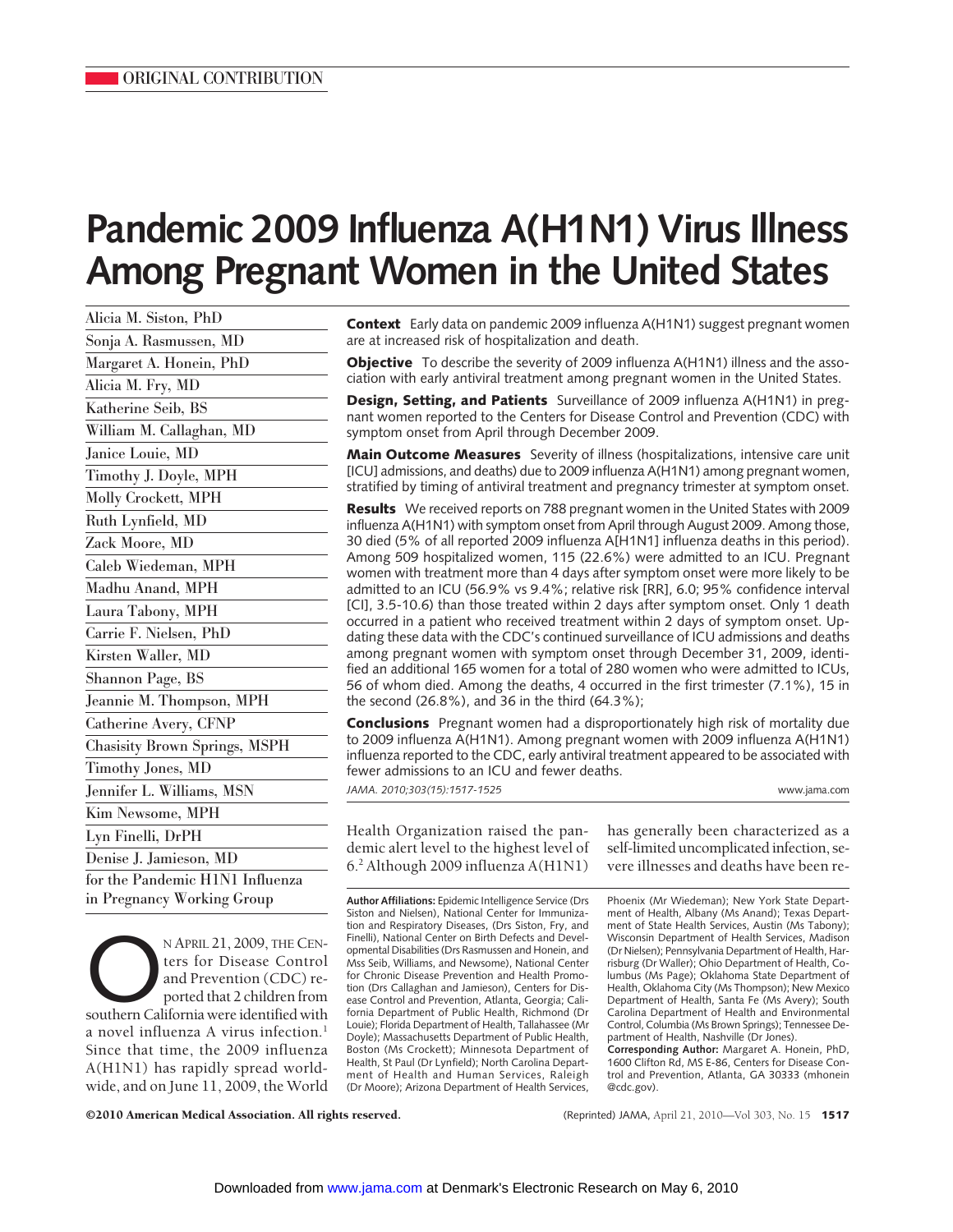ported among some patients.3-5 Recent studies have shown that health conditions typically associated with risk for seasonal influenza complications were also found among individuals with 2009 influenza A(H1N1) admitted to an intensive care unit (ICU), including chronic lung disease, neurological disorders, diabetes, and pregnancy.<sup>4-6</sup>

Changes in the immune, cardiac, and respiratory systems are likely reasons that pregnant women are at increased risk for severe illness with influenza.<sup>7,8</sup> During previous pandemics, mortality rates among pregnant women appeared elevated, 9-12 and data from seasonal influenza demonstrate that pregnant women are at higher risk for hospitalization than women a year before pregnancy<sup>13</sup> or 6 months after delivery.<sup>14</sup> A study of pregnant US women with confirmed or probable 2009 influenza A(H1N1) during the first month of the outbreak as reported to the CDC showed that 11 of the 34 cases (32.4%) were hospitalized and that hospital admission rates for pregnant women were 4 times higher than those for the general population.<sup>15</sup>

The objective of this project was to further describe the effects of 2009 influenza A(H1N1) on pregnant women. We present data on all influenza cases of pregnant women reported to the CDC with symptom onset from April through August 21, 2009, including data on maternal characteristics, underlying illness, severity of illness, and maternal outcomes related to timing of antiviral treatment. In addition, we provide an update of all pregnant women with influenza who were admitted to an intensive care unit (ICU) or who died, with symptom onset from August 21 through December 31, 2009, who were reported to the CDC Pregnancy Flu Line by January 31, 2010.

#### **METHODS**

On August 24 and 26, 2009, the CDC requested that all state health departments and the local health departments for Chicago, New York City, and the District of Columbia ( $N=53$ ) provide additional information on all pregnant women reported with confirmed or probable 2009

influenza A(H1N1) from the beginning of the outbreak in April 2009 through August 21, 2009, using a standardized case report form. A confirmed case was defined as an individual reported with acute respiratoryillnessandlaboratory-confirmed 2009 influenza A(H1N1) by real-time reverse-transcriptase polymerase chain reaction (rRT-PCR) or viral culture. A probablecasewasdefinedasanindividual with an acute febrile respiratory illness, a positive test for influenza A, and a negative influenza rRT-PCR test result for H1 and H3.<sup>16</sup> The case report form included data elements to assess demographics, gestational age, underlying conditions, treatment, illness onset, and severity includinghospitalizationandmaternaland infantoutcomes.Gestationalweeksatillness onset were computed as 40 weeks− (estimated delivery date−illness onset date)/7. Some jurisdictions chose to provide gestational age as either month of pregnancyorgestationalweeks.Forthose women who delivered, gestational age at deliverywascomputedas40weeks−(estimated delivery date−actual delivery date)/7. Delivery at gestational age less than37completedweekswascategorized as a preterm delivery. Underlying conditions were entered as open text and were classified into the following categories: asthma, chronic lung disease, pregestational and gestational diabetes, obesity, thyroiddisease,immunesuppression,autoimmune disease, neurological disease, cardiovasculardisease,hypertension,anemia, and other. Hospitalization was defined as admission and discharge dates occurring 1 or more days apart; patients with admission and discharge dates occurring on the same day were included in the analyses but were designated as not being hospitalized. Hospital length of stay was computed as (discharge date)−(admission date). Several health departments chose to provide hospital length of stay directly. Among hospitalized women, a yes, no, or unknown response was requested for ICU admission and mechanical ventilation. Hospitalized patients who were reported to have mechanical ventilation were classified as having received ICU care, even if ICU status was not provided on the report form.

Maternal outcome was recorded by reportingjurisdictionsassurvived,died,or unknown. Delivery method included precoded responses: spontaneous vaginal delivery, vacuum-assisted vaginal delivery, forceps-assisted vaginal delivery, cesareandelivery,spontaneousabortion, or therapeutic abortion; and the following imputed responses: delivered—type unknown or estimated delivery date occurring on or before November 6, 2009, and not yet delivered or estimated delivery date occurring after November 6, 2009. Race/ethnicity was recorded based on abstraction of medical records by state and local health departments.

Demographic and clinical characteristics of women with severe outcomes (hospitalization, ICU admission, and maternal deaths) were assessed. However, because these groups are not mutually exclusive and therefore not independent (maternal deaths are a subset of ICU admission, and ICU admission is a subset of all hospitalizations), statistical tests comparing these groups were not performed.

Relative risks (RRs) and 95% confidence intervals (CIs) were calculated for severe outcomes (hospital and ICU admission, mechanical ventilation, and maternal death) by timing of antiviral treatment: none; late, more than 4 days after symptom onset; intermediate, 3 to 4 days after symptom onset; and early, within 2 days of symptom onset. Stratified analysis for ICU admission or death among hospitalized patients was used to compare intermediate and late treatment with early treatment by pregnancy trimester at illness symptom onset. We decided a priori to use the early-treatment group as the referent instead of the no-treatment group because the latter includes pregnant women who might have had mild illness and recovered without treatment.

A significant amount of data on some variables was missing. Among the 465 women hospitalized with known ICU status, 153 (32.9%) did not have information on antiviral treatment or timing of treatment. Pregnancy trimester at illness onset was missing for 100 women, 73 (15.7%) of whom had in-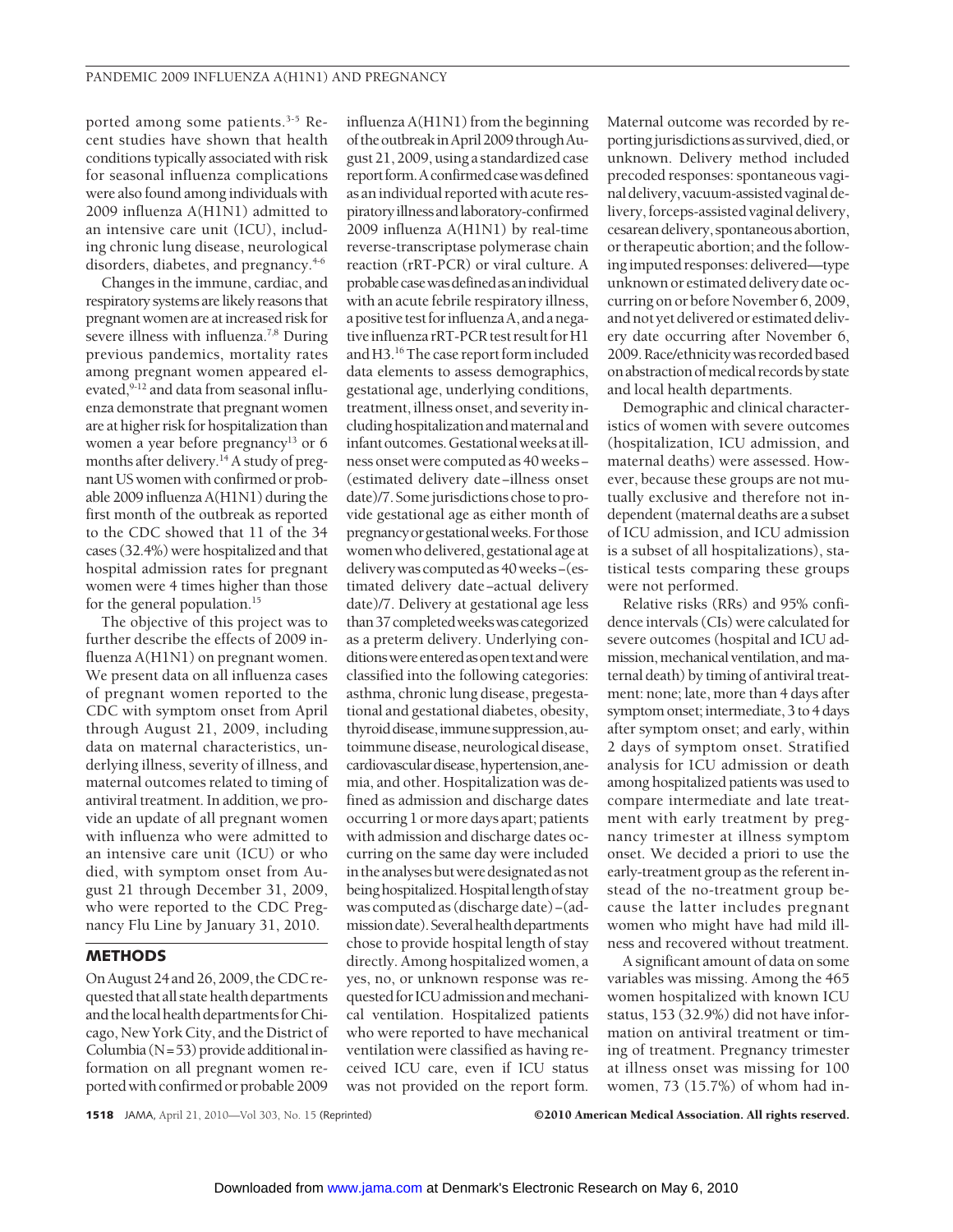termediate or late treatment, resulting in their exclusion from the analysis of treatment timing by trimester.

States and municipalities provided deidentified information to the CDC electronically. Data were imported, merged, and analyzed using Microsoft Office Access version 2003 (Microsoft Corp, Redmond, Washington) and SAS version 9.2 (SAS Institute Inc, Cary, North Carolina). The Mantel-Haenszel  $\chi^2$  test, and for small sample size comparisons, the Fisher exact test were used to test for statistical significance.

In mid-October 2009, the CDC Pregnancy Flu Line was launched, which requested reports from all state and metropolitan health departments of all severely ill pregnant women (ICU admissions and deaths) with confirmed influenza diagnosed by (1) a positive rapid test result,

|                                                                 | Table 1. Characteristics of Pregnant Women With 2009 Influenza A(H1N1) Illness Through August 21, 2009, United States <sup>a</sup><br>No. (%) of Pregnant Women |                                 |                                                                   |                                      |  |  |
|-----------------------------------------------------------------|-----------------------------------------------------------------------------------------------------------------------------------------------------------------|---------------------------------|-------------------------------------------------------------------|--------------------------------------|--|--|
| Characteristics                                                 | Total<br>$(n = 788)$                                                                                                                                            | Hospitalized<br>$(n = 509)^{b}$ | <b>Intensive Care Unit</b><br>Admission (n = $115$ ) <sup>c</sup> | <b>Maternal Deaths</b><br>$(n = 30)$ |  |  |
| Race/ethnicity                                                  |                                                                                                                                                                 |                                 |                                                                   |                                      |  |  |
| White, non-Hispanic                                             | 167 (22.7)                                                                                                                                                      | 89 (18.2)                       | 31(29.0)                                                          | 13 (44.8)                            |  |  |
| Black, non-Hispanic                                             | 141 (19.1)                                                                                                                                                      | 103(21.0)                       | 15 (14.0)                                                         | 2(6.9)                               |  |  |
| Hispanic                                                        | 242 (32.8)                                                                                                                                                      | 175 (35.7)                      | 39 (36.4)                                                         | 8(27.6)                              |  |  |
| Asian/Pacific Islander                                          | 42(5.7)                                                                                                                                                         | 28(5.7)                         | 9(8.4)                                                            | 4(13.8)                              |  |  |
| Alaskan Native/American Indian                                  | 9(1.2)                                                                                                                                                          | 7(1.4)                          | 0                                                                 | $\circ$                              |  |  |
| Multiracial                                                     | 4(0.5)                                                                                                                                                          | 2(0.4)                          | $\circ$                                                           | $\mathsf{O}\xspace$                  |  |  |
| Other/unknown                                                   | 132 (17.9)                                                                                                                                                      | 86 (17.6)                       | 13(12.1)                                                          | 2(6.9)                               |  |  |
| Missing                                                         | 51                                                                                                                                                              | 19                              | 8                                                                 | $\mathbf{1}$                         |  |  |
| Maternal age, y<br>$<$ 20                                       | 124 (16.0)                                                                                                                                                      | 80 (15.9)                       | 12(10.4)                                                          | 2(6.7)                               |  |  |
| $20 - 24$                                                       | 249 (32.2)                                                                                                                                                      | 164 (32.5)                      | 36 (31.3)                                                         | 10(33.3)                             |  |  |
| 25-29                                                           | 195 (25.2)                                                                                                                                                      | 133 (26.4)                      | 31(27.0)                                                          | 8(26.7)                              |  |  |
| 30-34                                                           | 122 (15.8)                                                                                                                                                      | 73 (14.5)                       | 22(19.1)                                                          | 6(20.0)                              |  |  |
| 35-39                                                           | 69 (8.9)                                                                                                                                                        | 42 (8.3)                        | 12(10.4)                                                          | 3(10.0)                              |  |  |
| $\geq 40$                                                       | 15(1.9)                                                                                                                                                         | 12(2.4)                         | 2(1.7)                                                            | 1(3.3)                               |  |  |
| Unknown/missing                                                 | 14                                                                                                                                                              | 5                               | 0                                                                 | 0                                    |  |  |
| Age, median (range)                                             | 25 (14-43)                                                                                                                                                      | 25 (15-43)                      | 26 (17-43)                                                        | 25 (18-43)                           |  |  |
| Trimester of pregnancy at symptom onset (wk)                    |                                                                                                                                                                 |                                 |                                                                   |                                      |  |  |
| First trimester (0-13)                                          | 67 (11.3)                                                                                                                                                       | 30(7.6)                         | 8(8.2)                                                            | 3(10.0)                              |  |  |
| Second trimester (14-28)                                        | 250 (42.2)                                                                                                                                                      | 151 (38.3)                      | 38 (39.2)                                                         | 9(30.0)                              |  |  |
| Third trimester $(\geq 29)$                                     | 275 (46.5)                                                                                                                                                      | 213(54.1)                       | 51(52.6)                                                          | 18 (60.0)                            |  |  |
| Unknown/missing                                                 | 196                                                                                                                                                             | 115                             | 18                                                                | 0                                    |  |  |
| Month of symptom onset                                          |                                                                                                                                                                 |                                 |                                                                   |                                      |  |  |
| April (14 to 30 only)                                           | 28 (3.9)                                                                                                                                                        | 10(2.2)                         | 2(1.8)                                                            | 1(3.3)                               |  |  |
| May                                                             | 182 (25.6)                                                                                                                                                      | 103 (22.2)                      | 22 (20.0)                                                         | 9(30.0)                              |  |  |
| June                                                            | 296 (41.6)                                                                                                                                                      | 182 (39.1)                      | 39 (35.5)                                                         | 9(30.0)                              |  |  |
| July                                                            | 149 (20.9)                                                                                                                                                      | 126(27.1)                       | 35 (31.8)                                                         | 8(26.7)                              |  |  |
| August (1 to 21 only)                                           | 57(8.0)                                                                                                                                                         | 44 (9.5)                        | 12 (10.9)                                                         | 3(10.0)                              |  |  |
| Unknown/missing                                                 | 76                                                                                                                                                              | 44                              | 5                                                                 | 0                                    |  |  |
| Underlying illness/condition<br>Asthma                          | 99 (22.9)                                                                                                                                                       | 73 (23.0)                       | 22(25.6)                                                          | 10 (43.5)                            |  |  |
| Obesity <sup>d</sup>                                            | 56 (13.0)                                                                                                                                                       | 53 (16.7)                       | 19(22.1)                                                          | 9(39.1)                              |  |  |
| Pregestational diabetes                                         | 17(3.9)                                                                                                                                                         | 14(4.4)                         | 3(3.5)                                                            | 1(4.3)                               |  |  |
| Anemia                                                          | 15(3.5)                                                                                                                                                         | 15(4.7)                         | 4(4.7)                                                            | $\circ$                              |  |  |
| Hypertension                                                    | 13(3.0)                                                                                                                                                         | 9(2.8)                          | 3(3.5)                                                            | 1(4.3)                               |  |  |
| Gestational diabetes                                            | 12(2.8)                                                                                                                                                         | 10(3.1)                         | 1(1.2)                                                            | 1(4.3)                               |  |  |
| Cardiovascular disease (excluding hypertension)                 | 10(2.3)                                                                                                                                                         | 10(3.1)                         | 6(7.0)                                                            | 3(13.0)                              |  |  |
| Thyroid disease                                                 | 8(1.9)                                                                                                                                                          | 5(1.6)                          | 2(2.3)                                                            | 2(8.7)                               |  |  |
| Immune suppression (due to underlying disease or meds)          | 8(1.9)                                                                                                                                                          | 8(2.5)                          | 5(5.8)                                                            | 2(8.7)                               |  |  |
|                                                                 | 7(1.6)                                                                                                                                                          |                                 |                                                                   | 2(8.7)                               |  |  |
| Neurological disease<br>Chronic lung disease (excluding asthma) | 7(1.6)                                                                                                                                                          | 7(2.2)<br>7(2.2)                | 4(4.7)<br>4(4.7)                                                  | 1(4.3)                               |  |  |
| Autoimmune disease                                              | 3(0.7)                                                                                                                                                          | 3(0.9)                          | 3(3.5)                                                            | 2(8.7)                               |  |  |
| Other                                                           | 33 (7.6)                                                                                                                                                        | 30(9.4)                         | 10(11.6)                                                          | 4(17.4)                              |  |  |
| Any of the above underlying conditions                          | 213 (49.3)                                                                                                                                                      | 176 (55.3)                      | 54 (62.8)                                                         | 18 (78.3)                            |  |  |
| No underlying conditions                                        | 219 (50.7)                                                                                                                                                      | 142 (44.7)                      | 32 (37.2)                                                         | 5(21.7)                              |  |  |
| Unknown/missing                                                 | 356                                                                                                                                                             | 191                             | 29                                                                | $\overline{7}$                       |  |  |
|                                                                 |                                                                                                                                                                 |                                 |                                                                   | (continued)                          |  |  |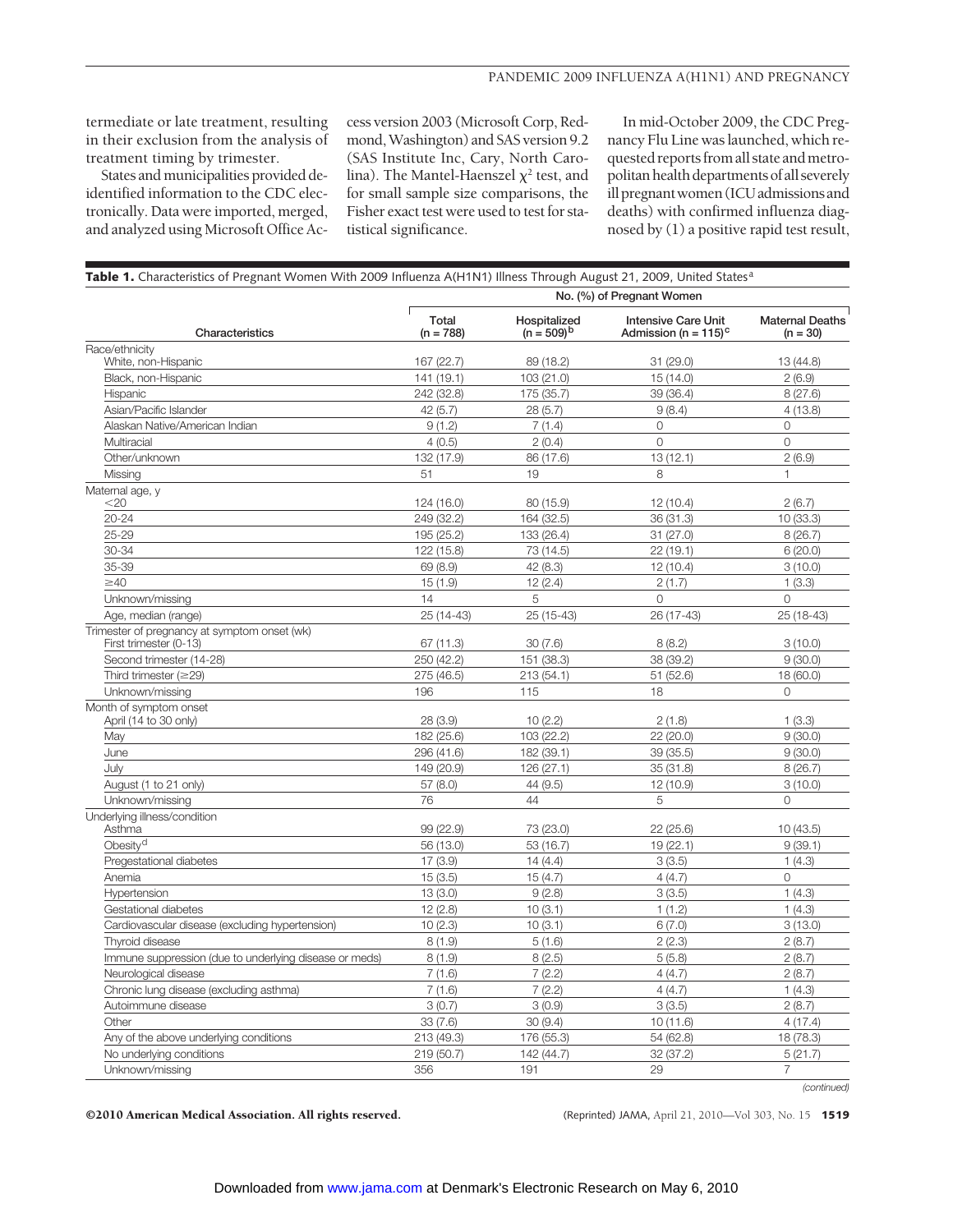|  | Table 1. Characteristics of Pregnant Women With 2009 Influenza A(H1N1) Illness Through August 21, 2009, United States (continued) <sup>a</sup> |
|--|------------------------------------------------------------------------------------------------------------------------------------------------|
|--|------------------------------------------------------------------------------------------------------------------------------------------------|

|                                                   | No. (%) of Pregnant Women |                                 |                                                                   |                                      |  |  |
|---------------------------------------------------|---------------------------|---------------------------------|-------------------------------------------------------------------|--------------------------------------|--|--|
| Characteristics                                   | Total<br>$(n = 788)$      | Hospitalized<br>$(n = 509)^{b}$ | <b>Intensive Care Unit</b><br>Admission (n = $115$ ) <sup>c</sup> | <b>Maternal Deaths</b><br>$(n = 30)$ |  |  |
| Antiviral medication prescribed                   |                           |                                 |                                                                   |                                      |  |  |
| Oseltamivir only                                  | 476 (81.0)                | 329 (82.5)                      | 71 (73.2)                                                         | 21(70.0)                             |  |  |
| Zanamivir only                                    | 13(2.2)                   | 8(2.0)                          | 3(3.1)                                                            | 0                                    |  |  |
| Oseltamivir and zanamivir                         | 12(2.0)                   | 11(2.8)                         | 4(4.1)                                                            | 1(3.3)                               |  |  |
| Oseltamivir and adamantine                        | 4(0.7)                    | 3(0.8)                          | 2(2.1)                                                            | 1(3.3)                               |  |  |
| Antiviral prescribed, but not specified           | 4(0.7)                    | 3(0.8)                          | 2(2.1)                                                            | 2(6.7)                               |  |  |
| Refused treatment                                 | 5(0.9)                    | $\Omega$                        | $\Omega$                                                          | $\circ$                              |  |  |
| No treatment                                      | 74 (12.6)                 | 45 (11.3)                       | 15 (15.5)                                                         | 5(16.7)                              |  |  |
| Unknown/missing                                   | 200                       | 110                             | 18                                                                | 0                                    |  |  |
| Antiviral treatment timing from symptom onset, de |                           |                                 |                                                                   |                                      |  |  |
| $\leq$ 2                                          | 219(43.0)                 | 148 (41.8)                      | 13 (15.9)                                                         | 1(4.0)                               |  |  |
| $3 - 4$                                           | 84 (16.5)                 | 66 (18.6)                       | 15(18.3)                                                          | 4(16.0)                              |  |  |
| >4                                                | 81 (15.9)                 | 67 (18.9)                       | 37(45.1)                                                          | 20(80.0)                             |  |  |
| Antiviral treatment, but timing not known         | 125 (24.6)                | 73 (20.6)                       | 17 (20.7)                                                         | 0                                    |  |  |
| Median (range) <sup>†</sup>                       | $2(-2 to 21)$             | $2 (-2 to 21)$                  | $5(-1 to 21)$                                                     | 6 (2 to 21)                          |  |  |
| Unknown/missing                                   | 200                       | 110                             | 18                                                                | $\circ$                              |  |  |
|                                                   |                           |                                 |                                                                   |                                      |  |  |

a Percentages are based on women with complete information in the respective categories.

b Includes intensive care unit admission and maternal deaths.

<sup>C</sup>Includes maternal deaths.

dData are based on reports to Centers for Disease Control and Prevention from state and local health departments; prepregnancy body mass index was not available.<br>EDoes not include "no treatment."

f Negative numbers represent prophylaxis administered before symptom onset.

(2) rRT-PCR positive result for influenza, (3) direct or indirect fluorescent antibody assay, or (4) viral culture. Reports were requested for all cases with symptom onset after August 21, 2009. Case reports included maternal and infant diagnostic, treatment, and outcome data. Health departments sent reports via secure email, fax, or telephone. This includes all CDC Pregnancy Flu Line reports with symptom onset on or before December 31, 2009, and reported to the CDC by January31,2010.Thesecaseswereallassumed to be 2009 influenza A(H1N1) influenza, based on US virological surveillance suggesting that nearly all influenza activity during this time was 2009 H1N1.<sup>17</sup>

Data collection was conducted as part of public health response and was deemed exempt from review by an institutional review board.

#### **RESULTS**

During our initial period of data collection (April-August 2009), we received responses from 50 of the 53 state and local health departments contacted, which reported a total 788 cases. The number of total cases reported per health department ranged from 1 from 11 states to 135 from a single state. Two states reported no cases. The 48 health departments that reported at least 1 case covered service areas representing approximately 97% of all US births.<sup>18</sup> Among the health departments reporting on pregnant women with 2009 influenza A(H1N1), 5 reported only on hospitalized pregnant women. The 3 health departments that reported the most cases—representing 37% of the total cases—reported that 92% of pregnant women with influenza in their jurisdictions had been hospitalized.

The most commonly reported racialethnic groups among 788 reported cases were Hispanic (32.8%), non-Hispanic white (22.7%), non-Hispanic black (19.1%), and Asian/Pacific Islander (5.7%; **TABLE 1**). Among the 30 deaths, 44.8% were non-Hispanic white, 27.6% were Hispanic, and 13.8% were Asian/Pacific Islander,and6.9%werenon-Hispanicblack. Maternal median age was 25 (range, 14- 43)yearsandwassimilaramongpatients who died (Table 1). Eleven states accounted for 76% of the pregnant women reported to the CDC, and 37% of the pregnant women with 2009 influenza A(H1N1) influenza reported from these states were of Hispanic ethnicity, the same

proportion as observed among live births from these states.<sup>18</sup>

The earliest date of influenza illness onset was April 14, 2009, and the latest was August 21, 2009, the last day of the requested data collection. Of the 592 women with available information on trimester, 11.3% were in their first, 42.2% were in their second, and 46.5% were in their third trimester of pregnancy. Among the 30 women who died, 3 (10.0%) were in their first, 9 (30.0%) were in their second, and 18 (60.0%) were in their third trimester.

Health departments provided information on the presence or absence of underlying conditions for 432 pregnant women (54.8%), of whom 213 had 1 or more underlying condition (49.3%). The most frequently reported conditions were asthma (22.9%), obesity (13.0%), pregestational or gestational diabetes (6.7%), anemia (3.5%), and hypertension (3.0%; Table 1). Underlying conditions were more common among hospitalized women (55.3%), women admitted to the ICU (62.8%), and deaths (78.3%). Among pregnant women who died, asthma was the most common underlying condition reported in 10 (43.5%).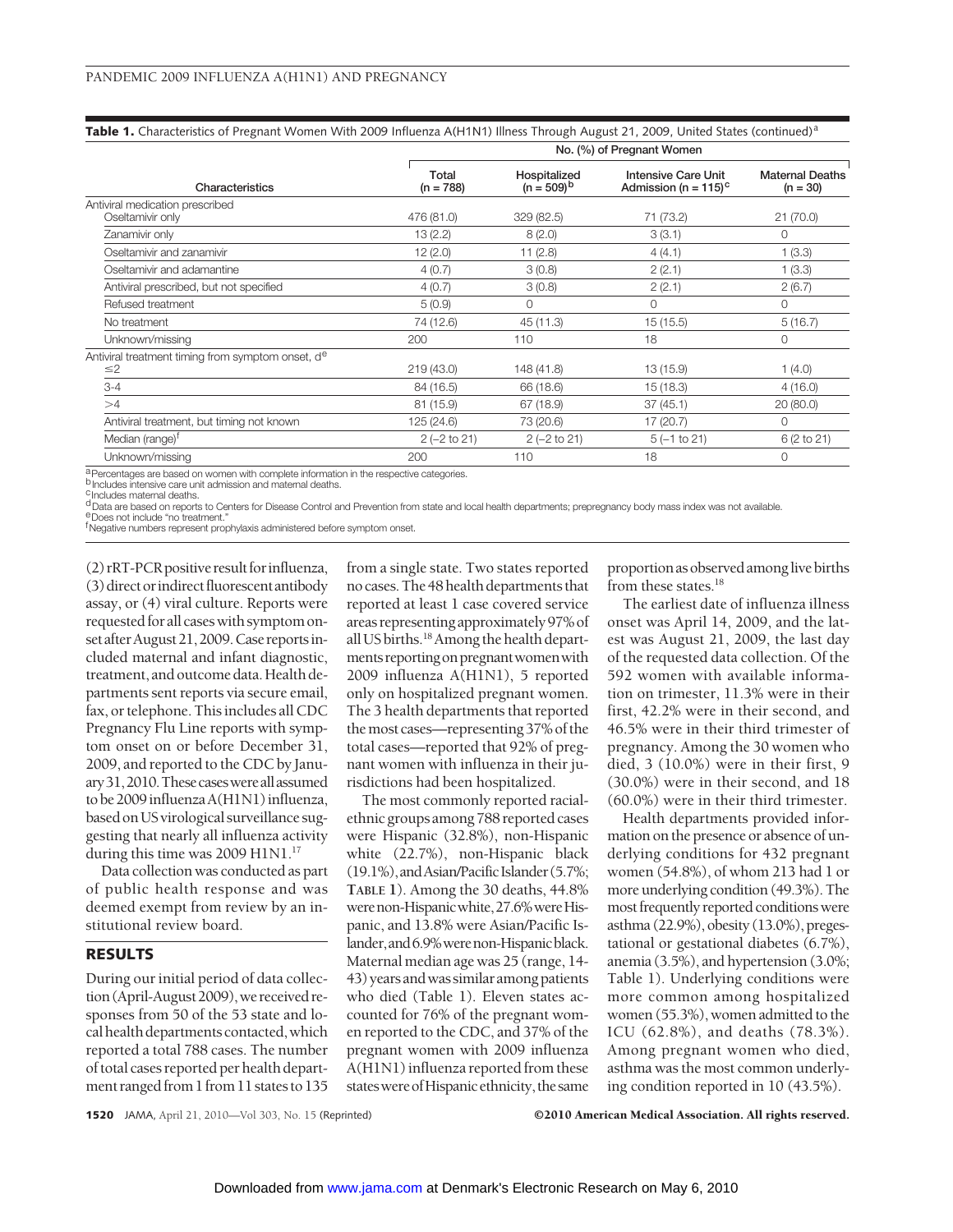Among the 588 women for whom treatmentinformationwasprovided,509 (86.6%) received antiviral treatment; 492 (83.6%) of women received oseltamivir alone or in combinations with zanamivir,amantadine,orrimantadine.Thirteen women received zanamivir alone. The treatment among women admitted to the hospital or the ICU or who had died was distributed similarly. Information about the timing of treatment initiation was available for 384 patients (65.3%). Two hundred nineteen women (43.0%) received treatment early, including 2 womenwhoreceivedprophylaxis1and2days before illness onset; 84 (16.5%) received intermediate treatment; and 81 (15.9%) received late treatment (Table 1). Only 13 women (15.9%) in the ICU received treatment within 2 days and only 15  $(18.3\%)$  in 3 to 4 days. Among the women who died, only 1 received treatment within 2 days and 4 received treatment in 3 to 4 days. The median time to treatment initiation increased from 2 days among hospitalized patients to 5 days among patients in the ICU and to 6 days among patients who died.

Illness severity indicators included hospitalization, ICU admission, mechanical ventilation, and death (**TABLE 2**). Among those hospitalized, 115 (24.7%) were admitted to an ICU, and 77 (18.8%) received mechanical ventilation. Among 169 live-birth deliveries for which gestational age was known, 51 (30.2%) were preterm.

Sixty-eight percent of women receiving antiviral treatment early vs 79% of women receiving intermediate treatment were hospitalized (RR, 1.2; 95% CI, 1.0-1.3); 9% of hospitalized women receiving early antiviral treatment vs 23% receiving intermediate treatment were admitted to the ICU (RR, 2.4; 95% CI, 1.2-4.8); and 5% of hospitalized women receiving antiviral treatment early vs 17% of women receiving intermediate treatment required mechanical ventilation (RR, 3.8; 95% CI, 1.4-9.9; **TABLE 3**). Compared with 9% of hospitalized women receiving early treatment, 57% of hospitalized women receiving late treatment were admitted to the ICU, a 6-fold increased risk (RR, 6.0; 95% CI,

3.5-10.6), and they experienced 12 fold increased risk of mechanical ventilation (5% early vs 56% late treatment; RR, 12.3; 95% CI, 5.4-27.7). Compared with women receiving early treatment, those who received no treatment had no increased risk of being hospitalized (68% early vs 58% no treatment; RR, 0.8; 95% CI, 0.7-1.0), but they had an increased risk of ICU admission (9% early vs 35% no treatment; RR, 3.7; 95% CI, 1.9-7.2) and had an increased risk of mechanical ventilation (5% early vs 21% no treatment; RR, 4.7; 95% CI, 1.8-12.4), Women who received intermediate treatment were more likely to die than those who received early treatment (0.5% early vs 5.0% intermediate treatment; RR, 9.9; 95% CI, 1.1-87.2), whereas those who received late treatment were 54 times more likely to die than those who received early treatment (27% late vs 0.5% early; RR, 53.5; 95% CI, 7.3-391.7).

To further examine the association between antiviral treatment with illness severity and any interaction with pregnancy trimester, we stratified analyses for ICU admission among hospitalized women by trimester (**TABLE 4**). We combined all trimesters for an earlytreatment group and used this as the referent. Women in the first and second trimester receiving intermediate treatment did not differ statistically from women who received early treatment; however, women in their third trimester who received intermediate treatment were 3.5 times more likely to be admitted to the ICU (95% CI, 1.7-7.4) than those treated early. Compared with women in any trimester treated early, women in the first trimester receiving late treatment had an increased risk of ICU admission in all 3 trimesters (RR, 8.0; 95% CI, 3.7-17.1) and those in the second and third trimester had a 6-fold increased risk of an ICU admission.

Among pregnant women with symptom onset from April 14 to August 21, 2009, 30 women died. During this same period, 593 deaths associated with 2009 influenza A(H1N1) were reported to the CDC (M. Jhung, MD, medical epidemiologist, Influenza Division, CDC, oral communication, February 25, 2010); **Table 2.** Clinical Outcomes Among Pregnant Women With Pandemic 2009 Influenza A(H1N1) Illness Through August 21, 2009, United States<sup>a</sup>

| Outcome                                                                                                                                                                      | No. (%) of<br>Pregnant<br>Women |
|------------------------------------------------------------------------------------------------------------------------------------------------------------------------------|---------------------------------|
| All Pregnant Women (n = 788)                                                                                                                                                 |                                 |
| Hospital admission<br>Yes                                                                                                                                                    | 509 (65.9)                      |
| Nο                                                                                                                                                                           | 263 (34.1)                      |
| Unknown/missing                                                                                                                                                              | 16                              |
| Maternal death                                                                                                                                                               |                                 |
| Yes                                                                                                                                                                          | 30 (4.3)                        |
| Nο                                                                                                                                                                           | 662 (95.7)                      |
| Unknown/missing                                                                                                                                                              | 96                              |
| Preterm delivery <sup>b</sup><br>Yes (<37 wk gestation)                                                                                                                      | 51 (30.2)                       |
| No (≥37 wk gestation)                                                                                                                                                        | 118 (69.8)                      |
| Delivery type<br>Spontaneous abortion                                                                                                                                        | 8(1.4)                          |
| Therapeutic abortion                                                                                                                                                         | 4(0.7)                          |
| Vaginal delivery                                                                                                                                                             | 79 (13.5)                       |
| Cesarean delivery                                                                                                                                                            | 109 (18.6)                      |
| Delivered, type unknown or<br>estimated delivery date on<br>or before November 6.<br>2009                                                                                    | 263 (45.0)                      |
| Not yet delivered or estimated<br>delivery date after<br>November 6, 2009                                                                                                    | 122 (20.9)                      |
| Unknown/missing                                                                                                                                                              | 203                             |
| Among Hospitalized Pregnant Women (n = 509)                                                                                                                                  |                                 |
| Hospital length of stay, d<br>Median (range)                                                                                                                                 | $3(1-73)$                       |
| Unknown/missing                                                                                                                                                              | 122                             |
| Admission to intensive care unit                                                                                                                                             |                                 |
| Yes                                                                                                                                                                          | 115 (24.7)                      |
| No                                                                                                                                                                           | 350 (75.3)                      |
| Unknown/missing                                                                                                                                                              | 44                              |
| Mechanical ventilation<br>Yes                                                                                                                                                | 77 (18.8)                       |
| Nο                                                                                                                                                                           | 332 (81.2)                      |
| Unknown/missing                                                                                                                                                              | 100                             |
| a Percentages are based on women with complete infor-<br>mation in the respective categories.<br>b Among live births with known gestational age at delivery<br>$(n = 169)$ . |                                 |

thus, pregnant women represented 5% of these deaths.

Based on reports to the CDC Pregnancy Flu line (pregnant women with confirmed influenza with symptom onset after August 21 and on or before December 31, 2009), an additional 165 women were admitted to an ICU (including 26 deaths). Thus, in total from April through December 2009, 280 pregnant women (including 56 deaths) were admitted to the ICU due to 2009 influenza A(H1N1) reported to the CDC (eTable, available at http://www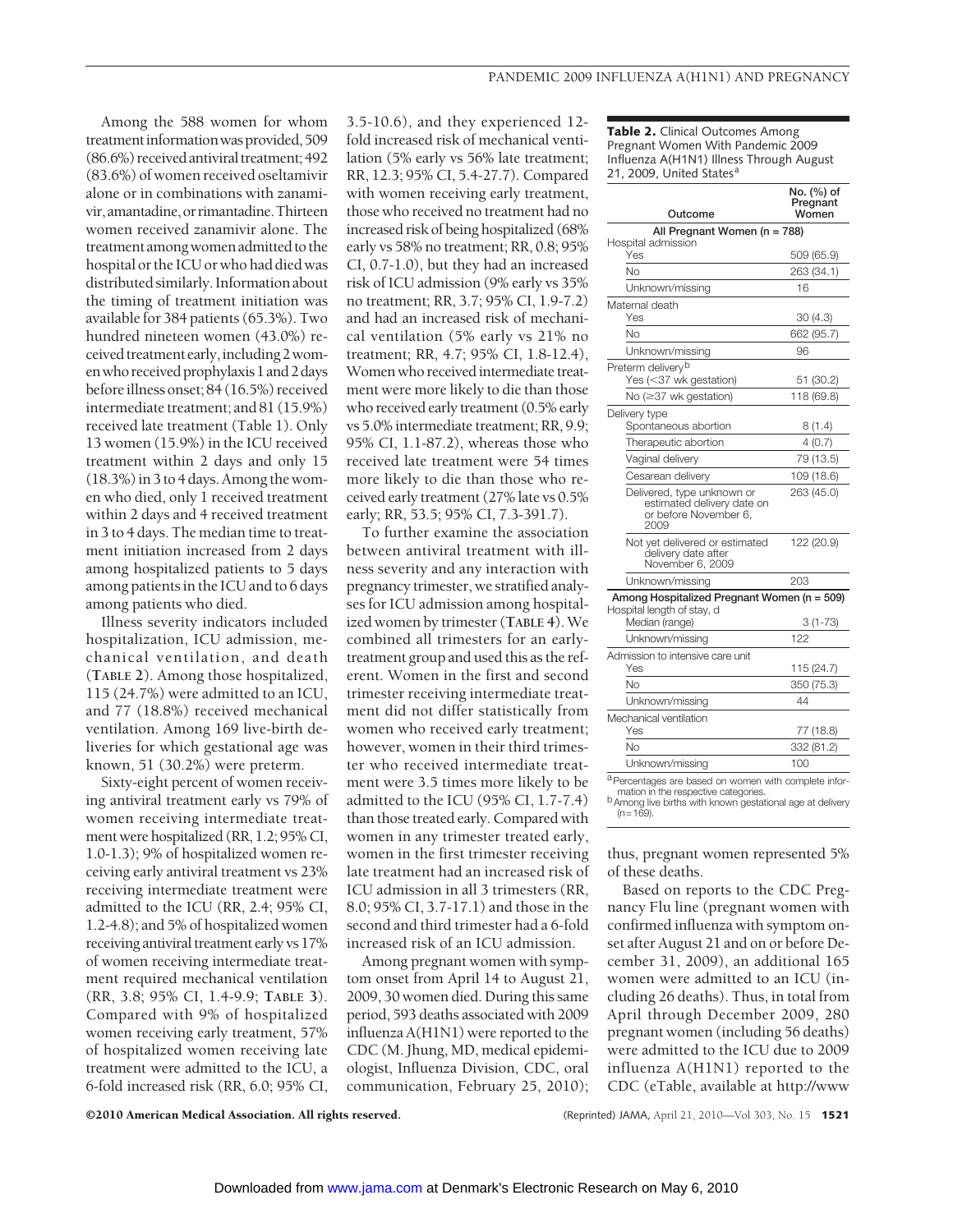|                                              |                    | Table 3. Comparison of Maternal Outcomes by Timing of Antiviral (Oseltamivir or Zanamivir) Treatment <sup>a</sup><br>No. (%) of Women |                                     |                                                                     |                   |                                                                              |                   |                             |  |
|----------------------------------------------|--------------------|---------------------------------------------------------------------------------------------------------------------------------------|-------------------------------------|---------------------------------------------------------------------|-------------------|------------------------------------------------------------------------------|-------------------|-----------------------------|--|
| Treatment                                    |                    | Hospital Admission <sup>b</sup>                                                                                                       |                                     | <b>ICU Admission Among</b><br>Hospitalized<br>Patients <sup>c</sup> |                   | <b>Mechanical Ventilation</b><br>Among Hospitalized<br>Patients <sup>c</sup> |                   | Maternal Death <sup>b</sup> |  |
|                                              | Yes<br>$(n = 509)$ | <b>No</b><br>$(n = 263)$                                                                                                              | Yes<br>$(n = 115)$                  | <b>No</b><br>$(n = 350)$                                            | Yes<br>$(n = 77)$ | <b>No</b><br>$(n = 332)$                                                     | Yes<br>$(n = 30)$ | No<br>$(n = 662)$           |  |
| Timing after symptom onset, d<br>$\leq$ 2    | 148 (67.6)         | 71 (32.4)                                                                                                                             | 13(9.4)                             | 125 (90.6)                                                          | 6(4.6)            | 125 (95.4)                                                                   | 1(0.5)            | 197 (99.5)                  |  |
| $3 - 4$                                      | 66 (78.6)          | 18 (21.4)                                                                                                                             | 15(22.7)                            | 51 (77.3)                                                           | 10(17.2)          | 48 (82.8)                                                                    | 4(5.0)            | 76 (95.0)                   |  |
| >4                                           | 67 (82.7)          | 14 (17.3)                                                                                                                             | 37 (56.9)                           | 28 (43.1)                                                           | 32(56.1)          | 25 (43.9)                                                                    | 20(27.0)          | 54 (73.0)                   |  |
| No treatment                                 | 45 (57.7)          | 33 (42.3)                                                                                                                             | 15 (34.9)                           | 28(65.1)                                                            | 9(21.4)           | 33 (78.6)                                                                    | 5(6.9)            | 67 (93.1)                   |  |
| Treated, timing unknown <sup>d</sup>         | 73                 | 52                                                                                                                                    | 17                                  | 47                                                                  | 10                | 41                                                                           | 0                 | 115                         |  |
| Unknown treatment status <sup>d</sup>        | 110                | 75                                                                                                                                    | 18                                  | 71                                                                  | 10                | 60                                                                           | $\mathbf{0}$      | 153                         |  |
|                                              |                    |                                                                                                                                       | <b>Treatment Timing Comparisons</b> |                                                                     |                   |                                                                              |                   |                             |  |
| $3-4$ vs $\leq$ d<br>Relative risk (95% CI)  |                    | $1.2(1.0-1.3)$                                                                                                                        |                                     | $2.4(1.2-4.8)$                                                      |                   | $3.8(1.4-9.9)$                                                               |                   | $9.9(1.1 - 87.2)$           |  |
| $P$ Value                                    |                    | .06                                                                                                                                   |                                     | .01                                                                 |                   | .008 <sup>e</sup>                                                            |                   | .03 <sup>e</sup>            |  |
| $>4$ vs $\leq$ 2 d<br>Relative risk (95% CI) |                    | $1.2(1.1-1.4)$                                                                                                                        |                                     | $6.0(3.5-10.6)$                                                     |                   | 12.3 (5.4-27.7)                                                              |                   | 53.5 (7.3-391.7)            |  |
| P Value                                      | .01                |                                                                                                                                       | < .001                              |                                                                     | < .001            |                                                                              | < 0.001           |                             |  |
| None vs $\leq$ 2 d<br>Relative risk (95% CI) |                    | $0.8(0.7-1.0)$                                                                                                                        |                                     | $3.7(1.9-7.2)$                                                      |                   | $4.7(1.8-12.4)$                                                              |                   | 13.8 (1.6-115.7)            |  |
| P Value                                      | .12                |                                                                                                                                       |                                     | < 0.001                                                             |                   | .002 <sup>e</sup>                                                            |                   | .006 <sup>e</sup>           |  |

Abbreviation: CI, confidence interval.<br>A The referent is early treatment within 2 days of symptom onset. Percentages are based on women with complete information in the respective categories. a The referent is early treatment within 2 days of symptom onset. Percentages are based on women with complete information in the respective categories.<br><sup>b</sup> Among 788 cases, 16 had missing or unknown data for hospital admi

dPregnant women who were treated, but timing was unknown and those with unknown treatment status were excluded from relative risk computations.

eFisher exact test.

|                                       | <b>Table 4.</b> Impact of Trimester and Timing of Antiviral Treatment on Admission to an Intensive |
|---------------------------------------|----------------------------------------------------------------------------------------------------|
| Care Unit Among Hospitalized Patients |                                                                                                    |

|                                               | No. (%) of Women                                 |                                                      |                                            |                   |
|-----------------------------------------------|--------------------------------------------------|------------------------------------------------------|--------------------------------------------|-------------------|
| Trimester and Treatment Timing <sup>a</sup>   | <b>Intensive Care</b><br>Admission<br>$(n = 61)$ | No Intensive<br><b>Care Admission</b><br>$(n = 192)$ | <b>Relative Risk</b><br>$(95% \text{ Cl})$ | P<br>Value        |
| Any trimester $\leq$ 2 d after symptom onset  | 13(9.4)                                          | 125 (90.6)                                           | 1.0 [Referent]                             |                   |
| 3-4 d after symptom onset, trimester<br>First | 1(16.7)                                          | 5(83.3)                                              | $1.8(0.3-11.4)$                            | .47 <sup>b</sup>  |
| Second                                        | 3(14.3)                                          | 18 (85.7)                                            | $1.5(0.5-4.9)$                             | $.45^{b}$         |
| Third                                         | 9(33.3)                                          | 18 (66.7)                                            | $3.5(1.7 - 7.4)$                           | .003 <sup>b</sup> |
| >4 d after symptom onset, trimester<br>First  | 3(75.0)                                          | 1(25.0)                                              | $8.0(3.7-17.1)$                            | .004 <sup>b</sup> |
| Second                                        | 14 (58.3)                                        | 10 (41.7)                                            | 6.2 (3.3-11.5) <.001 <sup>b</sup>          |                   |
| Third                                         | 18 (54.5)                                        | 15 (45.5)                                            | $5.8(3.2 - 10.6) < .001$                   |                   |

Abbreviation: CI, confidence interval.

aSixty-four pregnant women who were treated, but timing was unknown, and 89 with unknown treatment status were excluded from relative risk computations. Pregnant women receiving intermediate or late treatment with unknown<br>pregnancy trimester (n=73) were also excluded.<br><sup>D</sup>Fisher exact test.

.jama.com). Women with symptom onset in the third trimester accounted for a higher proportion of severe illness (49% of ICU admissions and 64% of deaths), but severe illness occurred in all 3 trimesters and 7% of deaths had symptom onset in the first trimester. In the first 4 months of the pandemic, 77

women admitted to the ICU (67%) received mechanical ventilation compared with 91 in the latter 4 months of the pandemic (55%; *P*=.09).

### **COMMENT**

This report, which summarizes data on 788 pregnant women with confirmed

illness reported to the CDC from 50 of 53 state and local health departments, represents the most complete national description of the experience of pregnant women in the United States during the H1N1 pandemic, from April to August 2009. In addition, this report includes the first data to become available from the CDC Pregnancy Flu Line, showing a total of 280 ICU admissions and 56 deaths among pregnant women in the first 8 months of the pandemic. Although several series of pregnant women with 2009 influenza A(H1N1) have been reported,<sup>15,19-23</sup> including a large case series from California<sup>21</sup> and 1 from New York City<sup>24</sup> included herein, a nationwide summary of infected pregnant women has not been published since early in the pandemic when a series of 34 infected pregnant women in the first month of the outbreak was reported.15

or probable 2009 influenza A(H1N1)

Pregnant women represent approximately 1% of the US population,<sup>15</sup> yet they accounted for 5% of US deaths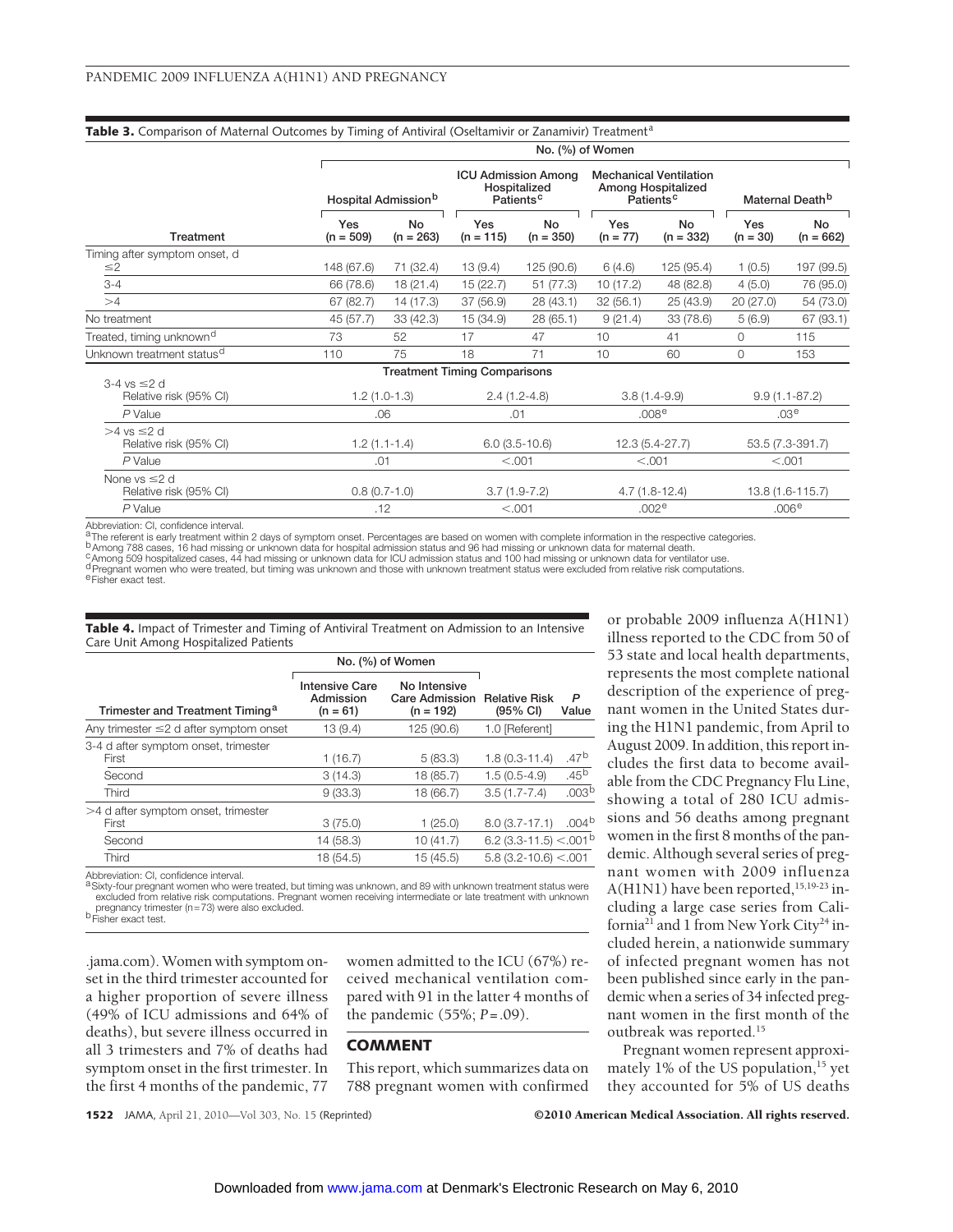from 2009 influenza A(H1N1) reported to the CDC. The data reported herein are consistent with previous studies<sup>15,21 5,6,25</sup> that demonstrate that pregnant women with influenza are at increased risk of serious illness and death. In addition, delayed treatment of antiviral therapy was associated with more severe illness and death as previously shown for both seasonal influenza and 2009 influenza A(H1N1), whereas early treatment initiation has been associated with reduced illness duration, symptom severity, mortality, and incidence of secondary complications, hospitalizations, and need for antibiotics.<sup>21,26-31</sup> Our analysis supports current public health recommendations for pregnant women that include vaccination with 2009 influenza A(H1N1) monovalent vaccine<sup>32</sup> and early treatment of women who present with possible 2009 influenza A(H1N1) with antiviral medications.<sup>33</sup>

Data from previous pandemics and seasonal influenza suggest that risk of influenza complications might be higher in the second and third trimester of pregnancy than in the first trimester.<sup>10,11,13,14</sup> Consistent with this, we observed a higher proportion of ICU admissions and deaths occurring in the second and especially third trimester; however, pregnant women in all 3 trimesters were at increased risk of influenza-associated complications, especially when early antiviral treatment was not instituted.

Among hospitalized women, treatment administered within 2 days and from 3 to 4 days was associated with less severe disease. These data suggest that some benefit might be achieved even if treatment is delayed as many as 4 days after symptom onset,<sup>33</sup> similar to data on hospitalized patients with seasonal influenza in which benefit is observed when treatment is initiated more than 48 hours after symptom onset.<sup>30</sup> The reasons for delayed treatment are unknown but could indicate reluctance of pregnant women or clinicians to use antiviral medication because of concern for risk to the fetus, despite available evidence suggesting that treatment benefit likely outweighs the potential risk. $34,35$  In addition, although we did not collect information on date of presentation to medical care, some women may have delayed seeking medical care. Other reasons for delayed treatment could include inappropriate reliance on influenza diagnostic testing, such as rapid influenza diagnostic tests that have been shown to have low sensitivity (10%- 70%) for the 2009 influenza A(H1N1) influenza virus.36-41 During the current outbreak, pregnant women with suspected influenza should be given empirical treatment as early as possible. Decisions regarding treatment should not be based on diagnostic testing, given issues with performance and timeliness of currently available tests.<sup>42</sup>

The proportion of women reported to have a condition (in addition to pregnancy) that would place them at higher risk for influenza-associated complications<sup>43</sup> increased from 55.3% among hospitalized patients to 78.3% among those who died. The most common underlying condition was asthma, seen in 23.0% of hospitalized patients, 25.6% of ICU admissions, and 43.5% of deaths. The prevalence of obesity in our cases was slightly higher than that reported among women of childbearing age.<sup>44</sup> Although limited information on obesity was obtained from health department reports, documentation of prepregnancy body mass index was unavailable, so the definitions of obesity during pregnancy are nonstandardized. Other studies have also suggested a higher than expected prevalence of obesity among hospitalized and severely ill patients with 2009 influenza A(H1N1),<sup>5,6,45</sup> although many obese patients had other underlying conditions that placed them at higher risk.

Among women in our series for whom data on pregnancy outcomes were available, the rate of preterm birth (30.2%) was higher than the rate of preterm births (13%) reported nationally for the year  $2007<sup>46</sup>$  consistent with data suggesting a high rate of preterm delivery during previous pandemics.<sup>11,12,47</sup> However, it should be noted that complete follow-up on all pregnancy outcomes,

which would be needed to produce an unbiased estimate of preterm births, was not available. In addition, pregnant women in our series had a higher rate of underlying conditions, which may have predisposed them to preterm delivery.

These data support recommendations of the Advisory Committee on Immunization Practices, identifying pregnant women as 1 of 5 initial target groups for the 2009 influenza A(H1N1) monovalent vaccine.<sup>32</sup> Despite recommendations from the Advisory Committee on Immunization Practices and the American College of Obstetricians and Gynecologists<sup>43,48</sup> and from studies that show no evidence of increased maternal or fetal risk from immunization, $49$  pregnant women appear to be reluctant to receive50 and clinicians appear to be reluctant to offer<sup>51</sup> seasonal influenza vaccination. Preliminary data from a time of limited vaccine availability, based on a survey of only 150 women, suggest that the uptake of 2009 influenza A(H1N1) vaccine among pregnant women (38%; 95% CI, 24%-52%) may be higher than that observed in previous years for seasonal influenza vaccine.<sup>52</sup> To increase uptake further, pregnant women and their clinicians should be educated about the risks associated with influenza during pregnancy and made aware of the recommendations that vaccine can prevent illness from both seasonal influenza and 2009 influenza A(H1N1). Other strategies that might increase vaccination include instituting standing orders and reminder systems, and designating certain health care workers as vaccine champions.<sup>53,54</sup>

This study includes data on the largest number of pregnant women with 2009 influenza A(H1N1) influenza reported thus far; however, several limitations need to be considered. Our findings likely represent an underestimate of the total number of pregnant women with 2009 influenza A(H1N1) during this time period and an overestimate of the proportion of pregnant women with severe illness. It is likely that some reported cases of illness may not include relevant pregnancy status information,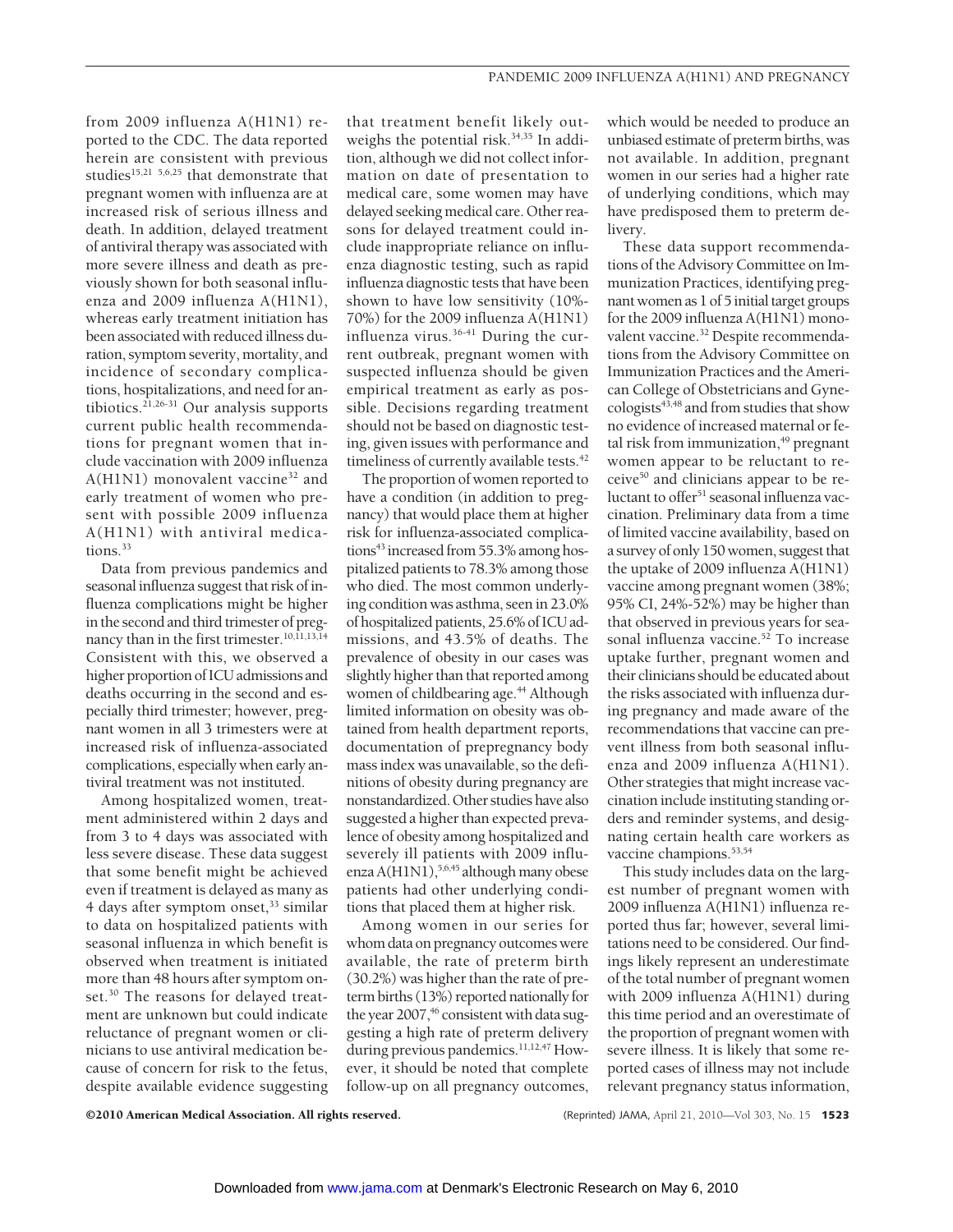particularly among women in the first trimester who may be unaware of their pregnancy. Later in the study time period, confirmatory testing for 2009 influenza A(H1N1) influenza was limited to individuals with severe disease, and case-based reporting was limited to severe or hospitalized cases as the outbreak progressed and resources became limited. Therefore, the cases presented herein are likely an overrepresentation of severe cases. In addition, given that data were collected by public health authorities in the midst of a national public health emergency, the data requested were limited to an abbreviated data-collection instrument; thus, not all information of interest (eg, details of medical care provided, preexisting conditions, insurance coverage, socioeconomic status) was available for review. Although information on race and ethnicity was abstracted, it was not formally analyzed because we believe its distribution was reflective of the population of reporting states rather than a meaningful risk factor.

Another limitation is that data were often not available for all variables, especially for those not hospitalized; we noted that the level of missing data decreased as severity of illness increased. Missing information was highest for presence or absence of highrisk conditions and lowest for maternal age and hospital admission status. Missing data were also an issue for pregnancy outcomes, either because delivery had not yet occurred or because this information had not been reported to the health department. Finally, the numbers of cases available for some analyses, especially those related to treatment timing by trimester, were small and have sometimes resulted in unstable estimates.

In conclusion, based on data from the first 4 months of the H1N1 pandemic and corroborated by data through December of 2009, pregnant women are disproportionately represented among deaths due to 2009 H1N1. Among pregnant women with 2009 influenza A(H1N1) influenza reported to the CDC, early antiviral treatment appears to be associated with fewer admissions to an ICU and fewer deaths.

**Author Contributions:** Dr Siston had full access to all of the data in the study and takes responsibility for the integrity of the data and the accuracy of the data analysis.

*Study concept and design:* Siston, Honein, Williams, Finelli, Jamieson.

*Acquisition of data:* Siston, Honein, Seib, Louie, Doyle, Crockett, Lynfield, Moore, Wiedman, Anand, Tabony, Nielsen, Waller, Page, Thompson, Avery, Springs, Jones, Williams, Newsome, Finelli, Jamieson.

*Analysis and interpretation of data:* Siston, Rasmussen, Honein, Fry, Callaghan, Doyle, Williams, Jamieson. *Drafting of the manuscript:* Siston, Rasmussen, Finelli.

*Critical revision of the manuscript for important intellectual content:* Siston, Rasmussen, Honein, Fry, Seib, Callaghan, Louie, Doyle, Crockett, Lynfield, Moore, Wiedman, Anand, Tabony, Nielsen, Waller, Page, Thompson, Avery, Springs, Jones, Williams, Newsome, Jamieson.

*Statistical analysis:* Siston, Honein.

*Obtained funding:* Williams.

*Administrative, technical, or material support:* Rasmussen, Fry, Seib, Crockett, Nielsen, Williams, Newsome, Jamieson.

*Study supervision:* Honein, Williams, Finelli, Jamieson. **Financial Disclosures:** None reported.

**Members of the Pandemic H1N1 Influenza in Pregnancy Working Group:** NYC 2009 Swine Flu Investigation Team (New York City Department of Health and Mental Hygiene); Utah Department of Health (Valoree Vernon, MPH); Rhode Island Department of Health (Robin Neale, CLS, CIC); Illinois Department of Public Health (Carol Gibson Finley); Washington State Department of Health (Mary Chadden); New Jersey Department of Health (Lisa McHugh, MPH); Chicago Department of Public Health (Kathleen Ritger, MD, MPH); Michigan Department of Community Health (Susan Bohm, MS); Virginia Department of Health (Keri Hall, MD, MS); State of Oregon, Public Health Division (Meredith Vandermeer, MPH); Nebraska Department of Health and Human Services (Robin M. Williams); Hawaii Department of Health (Sarah Park, MD, FAAP); Arkansas Department of Health (Haytham Safi, MD, MPH); Colorado Department of Public Health and Environment (Tracy Woodall, DVM); Nevada Department of Health and Human Services (Carmen P. Cruz, MD, MPH); Wyoming Department of Health (Reginald McClinton, MPH); Louisiana Department of Health and Hospitals ( Julie Hand, MSPH); District of Columbia Department of Health (Garret R. Lum, MPH); Indiana State Department of Health (Matthew D. Ritchey, DPT, MPH); Kansas Department of Health and Environment (Daniel Neises, MPH); Vermont Department of Health (Influenza Working Group), Alaska Department of Health and Social Services (Donna Fearey, ANP, MS); Alabama Department of Public Health (Tina Pippin, RN, BSN); Georgia Division of Public Health (Ariane Reeves, RN, MPH, CIC); Iowa Department of Public Health (Meghan L. Harris, MPH, CPM); Idaho Department of Health and Welfare ( James Colborn, PhD, MSPH); Kentucky Cabinet for Health and Family Services ( Jayaram Srinivasan, MD); Maine Department of Health and Human Services (Sara Robinson, MPH); Mississippi State Department of Health (Theresa Kittle, MPH); North Dakota Department of Health ( Jennifer Cope, MD, EISO); Centers for Disease Control and Prevention (Kitty MacFarlane, CNM, Shannon Hebert, MPH, Laura Hartman, MD, Kim Brinker, and Marianne Zotti, DrPH).

**Disclaimer:** The findings and conclusions in this report are those of the authors and do not necessarily represent the official position of the CDC.

**Additional Contributions:** We thank the following individuals and working groups for their extensive efforts in the surveillance of pregnant women with influenza, without which this investigation would not have been possible:

California Department of Public Health (Meileen Acosta, MPH, Kathleen Winter, MPH); Florida Department of Health (Leah Eisenstein, MPH, Kate Goodin, MPH, Janet Hamilton, MPH); Massachusetts Department of Public Health (Noelle Cocoros, MPH, Susan M Lett, MD, MPH); Utah Department of Health (Robert Rolfs, MD, Rachel Herlihy, MD, MPH); Minnesota Department of Health (Sara Lowther, PhD, MPH, Catherine Lexau, PhD, MPH, RN, Craig Morin, MPH); North Carolina Department of Health and Human Services (Nicole Standberry Lee, MPH); Arizona Department of Health Services ( John Meyer, MPH, Cara Christ, MD, Laura Erhart, MPH); Rhode Island Department of Health (Influenza Working Group); Texas Department of State Health Services (Influenza Working Group of the City of El Paso Department of Public Health, Lesley Bullion); New York State Department of Health (Pregnancy and Influenza Working Group of Suffolk County Department of Health, Pregnancy and Influenza Working Group of Erie County Department of Health, Jamie Sommer, MPH); Illinois Department of Public Health (Craig Conover, MD, Debbie Richter, RN, BSN, Kymberly Haberman, BSW, MAED); Wisconsin Department of Health Services (Shaun Truelove, MPH, Jeannie Druckenmiller, CIC, Jeffrey P. Davis, MD); New Jersey Department of Health (New Jersey H1N1 Investigation Team); Chicago Department of Public Health (Fadila Serdarevic, MD, MPH, Omara Dogar, MBBS); Pennsylvania Department of Health (Maria Moll, MD, Ami Patel, PhD MPH); Michigan Department of Community Health (Susan Vagasky Peters, DVM); Virginia Department of Health (Office of Epidemiology); State of Oregon: Public Health Division (Melissa Powell, MPH); State of Connecticut, Department of Public Health (Maria T. Andrews, MPH, Randall S. Nelson, DVM, MPH, Alan J. Siniscalchi, MPH, MS); Oklahoma State Department of Health (Epidemiology Department of the Oklahoma City-County Health Department, Epidemiology Department of the Tulsa Health Department, Amy Rumsey, RN); , Nebraska Department of Health and Human Services (Douglas County Health Department Epidemiology Section, Sarpy/Cass Department of Health and Wellness Disease Investigation Unit, East Central District Health Department/ Disease Surveillance and Investigation); South Carolina Department of Health and Environmental Control (Jennifer Assmann, RN, MS, Amy Roach, MPH); Hawaii Department of Health (Meera Sreenivasan, MD, MPH); New Mexico Department of Health (Influenza Surveillance Team, Mack Sewell, DrPH, MS, Joan Baumbach, MD, MPH, MS); Tennessee Department of Health (Robb Garman, MPH, Marion Kainer, MBBS, MPH); Arkansas Department of Health (Linda Gladden, RN, Margaret Holaway, RN); Colorado Department of Public Health and Environment, (Karen Gieseker, PhD,MS, Shaun Cosgrove, Jennifer Sadlowski, MSPH, Deborah Aragon, MSPH); Nevada Department of Health and Human Services (Denise Stokich, RN, BSN, Brian Labus, MPH); Wyoming Department of Health (Amber Erickson, MPH, Katie Bryan); District of Columbia Department of Health (A. Chevelle Glymph, MPH, Robin Diggs, MPH, Gabrielle Ray, MPH); Indiana State Department of Health (Shawn Richards); Alaska Department of Health and Social Services (Louisa Castrodale, DVM, MPH, Beth Funk, MD, MPH, Joe McLaughlin, MD, MPH); Alabama Department of Public Health (Sherri L Davidson, MPH); Iowa Department of Public Health (Patricia Quinlisk, MD, Diana L Von Stein, MPH); Idaho Department of Health and Welfare (Christine Hahn, MD, Leslie Tengelsen, DVM, PhD, Mike Taylor, MHE, CHES); Kentucky, Cabinet for Health and Family Services (Kraig E. Hum-